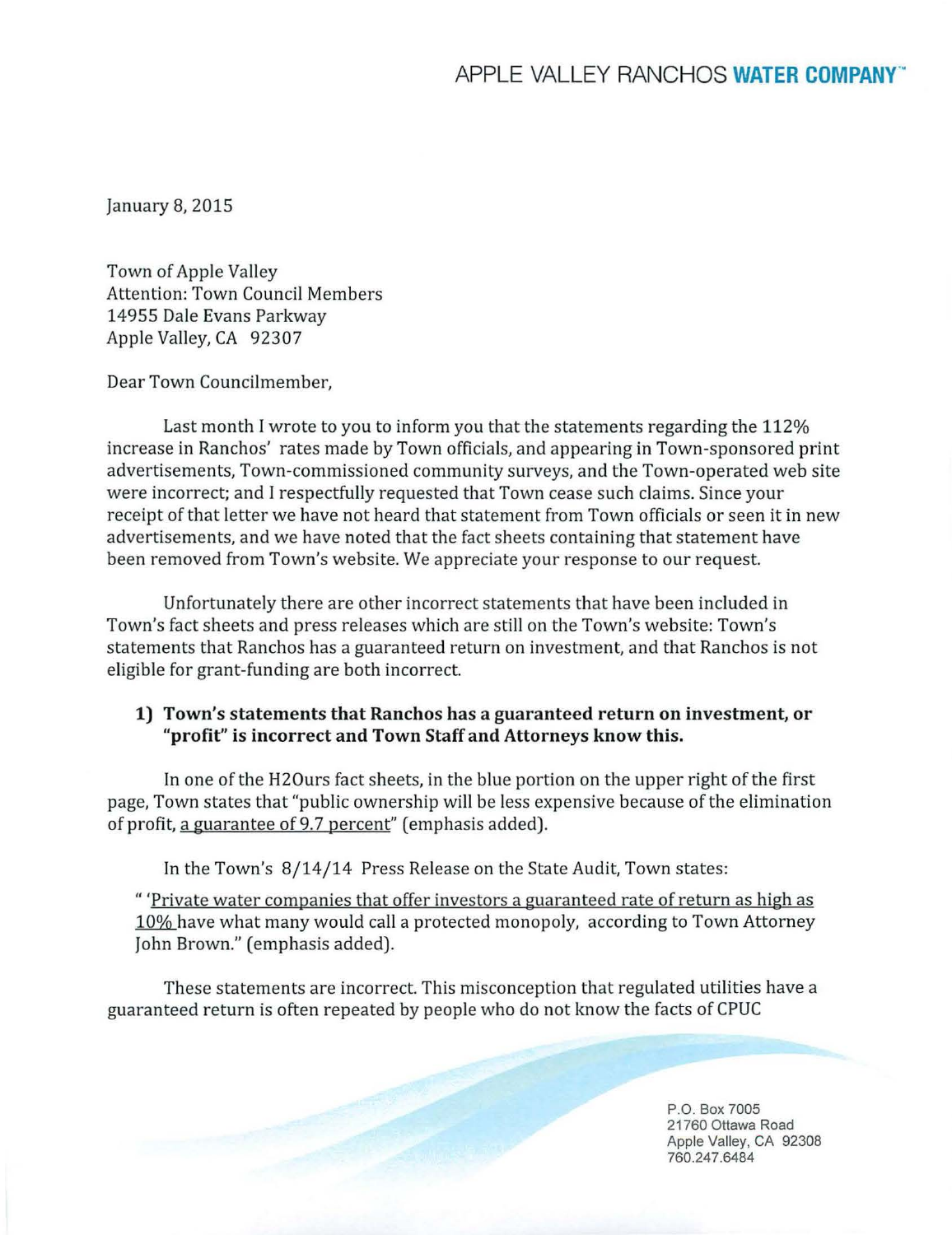regulation, but it is simply not true. The CPUC is required by law to set rates that provide an opportunity for utilities to earn the return that the CPUC finds reasonable, but the utility is NOT guaranteed that return. The CPUC provides regulatory mechanisms covering the impact of production costs and reduced sales due to conservation, but nothing that allows Ranchos to receive its authorized return if other expenses or capital costs are higher than estimated.

Town Staff and attorneys know this. I, on behalf of Ranchos, provided the above correction to this misconception in my comments at the second meeting of the Town's Blue Ribbon Water Committee (BRWC), on April 23, 2011. A representative of Bartle Wells, the outside consultant hired by Town to prepare the 2011 update its 2006 Feasibility Analysis of Acquisition of AVR & GSWC, was present at the meeting and, during his presentation to the BRWC, in response to a question from a BRWC member, specifically agreed with my statements and confirmed that an investor-owned utility's return is not guaranteed by the CPUC. Representatives of Town Staff and BB&K, Town attorneys were present at that meeting. The video of that meeting, available on Town's website, confirms these facts.

The Town's 8/14/14 Press Release also includes another incorrect statement: "Customers of Apple Valley Ranchos Water Company (AVRWC) are facing a requested 34% rate increase over the next three years, capping a ten year period where rates have nearly doubled,..." (emphasis added). As I explained in my last letter, Ranchos rates have increased 68% over the last ten years so this statement that they have nearly doubled in ten years is incorrect.

## **2) Town's statements that grant-funding is not available to Ranchos is incorrect.**

In the Town's 10/21/14 Press Release on the Town's release of its February 2014 financial feasibility study for water company acquisition, the Town states:

"In addition, the Town will be eligible for millions of dollars of state and federal grants to help with capital improvements, a funding source not available to private sector companies." (emphasis added).

This statement is incorrect. As Chris Schilling reported to the Town at the November 18, 2014 Town Council meeting, and as was explained in the press releases of Ranchos and the California Water Association (CWA) issued earlier in November, investor-owned water companies have the same eligibility to receive grant funding as government-owned utilities under Proposition 1, the \$7.5 billion statewide bond issue referred to as the "Water Quality, Supply and Infrastructure Improvement Act of 2014." (see Chapter 4, Section 79712 of Act). As CWA's press release noted, investor-owned utilities were include for eligibility under the proposed act in September of 2014.

Even prior to the passage of Proposition 1, investor-owned water companies were eligible for grant funding under Proposition 50, "The Water Security, Clean Drinking Water, Coastal and Beach Protection Act of 2002", and other programs . In addition, investor